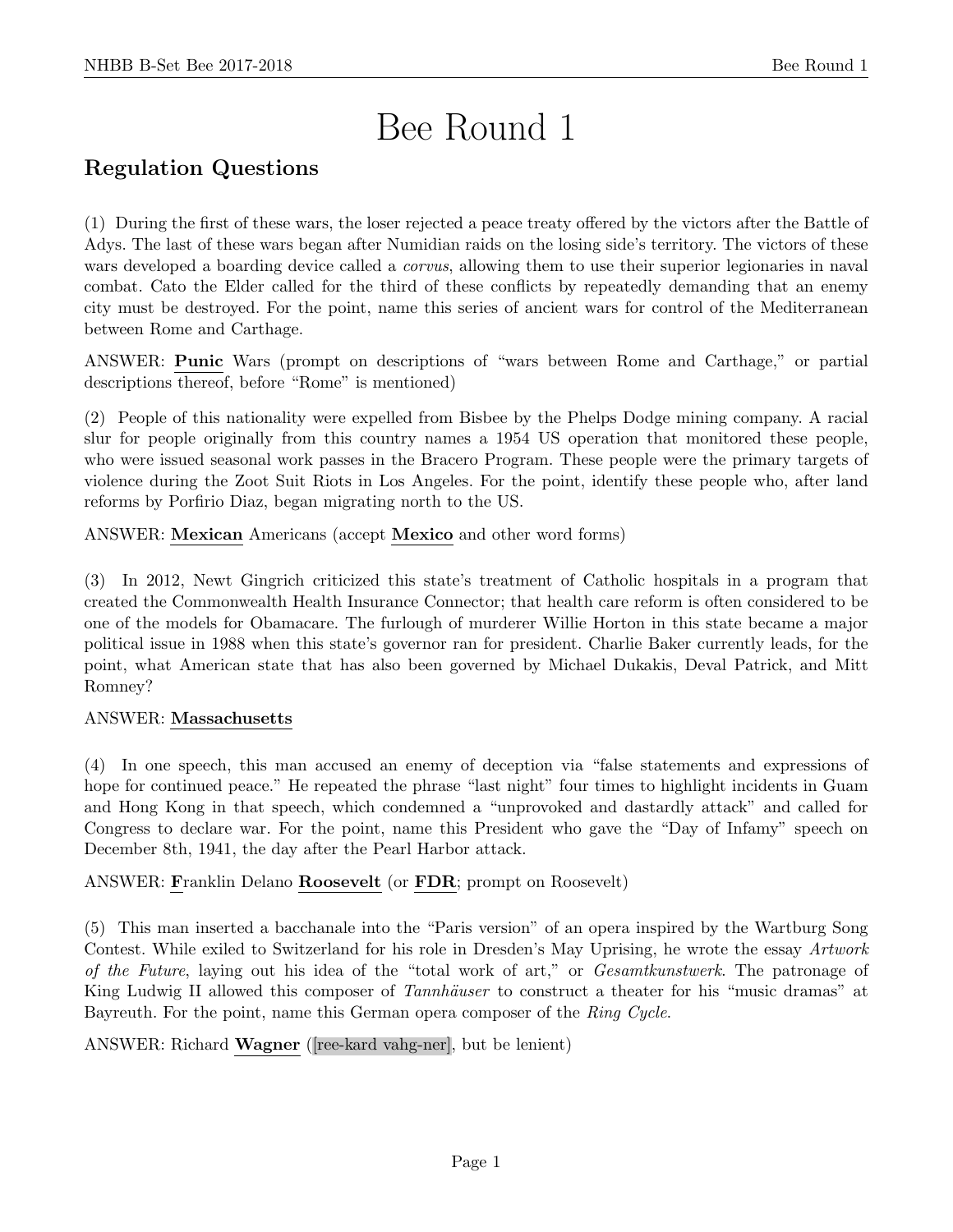(6) After this man succeeded Count Stadion as foreign minister, he arranged the marriage of the Archduchess Marie Louise. This man responded to the murder of writer August von Kotzebue by banning student organizations with the Carlsbad Decree. This man was forced to resign after a speech by the Hungarian Lajos Kossuth as the revolutions of 1848 overthrew his conservative order. For the point, name this Austrian statesman who orchestrated the Concert of Europe at the Congress of Vienna.

## ANSWER: Klemens von Metternich

(7) A genre of still lifes featuring books produced in this region is called chaekgeori. Intricate gold and jade crowns modeled after trees were worn by early rulers of this region's Silla kingdom. This region was one of the leading producers of green-glazed celadon during the Goryeo dynasty. A later king of this region's Choson dynasty is credited with inventing its modern alphabet, hangul. For the point, name this peninsula, ruled in the 15th century by King Sejong.

# ANSWER: Korean Peninsula (accept North and/or South Korea)

(8) This ruler was imprisoned in the castle of Ham after a failed coup. This ruler fought alongside Victor Emmanuel at the Battle of Solferino, liberating Lombardy from Austria. A decade later, this man was provoked by the Ems Dispatch into declaring war against Otto von Bismarck's country; that war ended poorly for this man, who was captured at the Battle of Sedan in 1871. For the point, name this loser of the Franco-Prussian War, a Second Empire ruler of France and nephew of France's first Emperor.

# ANSWER: Napoleon III (accept Louis-Napoleon Bonaparte; do not prompt on Napoleon alone)

(9) This politician proclaimed "Let our object be 'Our country, our whole country, and nothing but our country'" in a speech for the Bunker Hill Monument. This politician noted that the government was "made for the people" and "answerable to the people" in a debate with Robert Hayne. This man supported the Compromise of 1850 by describing himself "not a Massachusetts man" but "an American", in his Seventh of March speech. For the point, name this senator who formed the Great Triumvirate with John Calhoun and Henry Clay.

#### ANSWER: Daniel Webster

(10) This author was brutally mocked by the newspaper The Corsair for works like Concluding Unscientific Postscript, which classifies humanity into three stages of life beginning with childhood and ending with manhood. This philosopher traced man's progress from hedonism to ethical life in  $Either/Or$ , which he wrote under one of his many pseudonyms. For the point, name this proto-existentialist Danish philosopher who discussed the "knight of faith" in his Fear and Trembling.

# ANSWER: Soren Kierkegaard (accept Johannes Climacus)

(11) This man's resistance movement was targeted in Operation Verano, an attempt to flush him out of the Sierra Maestra region, where he had established a base after landing on the ship Granma. This man led an unsuccessful attack on the government's Moncada Barracks, but his later July 26 movement seized control of the country away from Fulgencio Batista in 1959. For the point, name this communist Cuban strongman who died in 2016.

#### ANSWER: Fidel Castro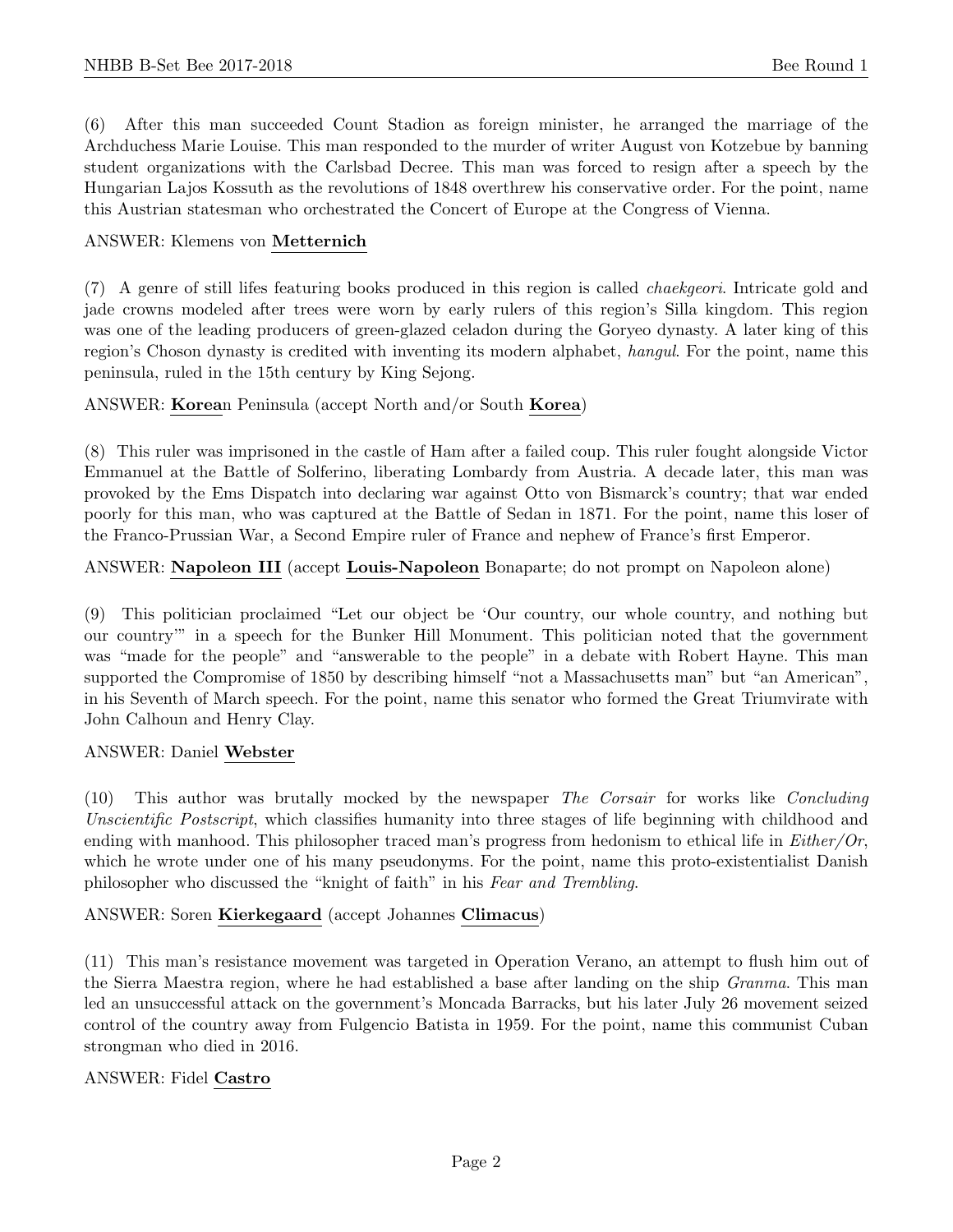(12) Early studies of these events were performed by Fritz Zwicky and Walter Baade, who coined their name. The accelerated expansion of the Universe was first noted via the observation that some of these events were dimmer than expected. The brightest observed celestial event in history was one of these events that occurred in 1006 AD, while another of these events in 1054 AD was recorded by Chinese astronomers and led to the creation of the Crab nebula. For the point, name these events in which stars violently explode.

ANSWER: supernova (do not accept or prompt on nova)

(13) An imprisoned leader in this war struck an alliance, dubbed The Engagement, with a subset of the Covenanters. The opening fighting of this war was the Battle of Edgehill, in which one side characteristically included cavalry commander Prince Rupert. The New Model Army was created during this war, whose opposing sides were nicknamed the Cavaliers and the Roundheads. For the point, name this war that culminated with the execution of Charles I on the orders of Oliver Cromwell.

#### ANSWER: English Civil War

(14) This president vetoed a bill that he thought was unfairly supportive of Midwestern shipping companies, the Rivers and Harbors Bill. This president authorized the repeal of the so-called Black Tariff, which he replaced with the Walker Tariff. This man, who is often held to be the first "dark horse" candidate to win the presidency, ran on an expansionist platform that included acquiring Oregon, annexing Texas, and serving just one term. For the point, name this Democratic president who achieved those goals and was succeeded by Zachary Taylor in 1849.

## ANSWER: James Knox Polk

(15) This dynasty came to power after defeating Xiang [shee-ang] Yu at the Battle of Gaixia [gai-shee-ah] in a contention against the rival Chu. Wang Mang attempted to usurp this dynasty by establishing the Xin [shin] line. The Record of the Grand Historian was compiled by Sima Qian [chee-ahn] during this dynasty, whose other achievements include establishing the Silk Road. For the point, name this dynasty that shares its name with China's majority ethnic group and succeeded the Qin [chin].

#### ANSWER: Han Dynasty

(16) One ruler from this region allied with the exiled Tostig Godwinson, but was defeated at the Battle of Fulford. This region was the source of the Great Heathen Army, which conquered much of England before their defeat at Edington by Alfred the Great. Rulers born in region included Canute the Great and Harald Hardrada, and men from this region sacked Lindisfarne in 793 AD. For the point, name this region, the home of Viking invaders.

ANSWER: Scandinavia (accept Norway; accept Denmark and/or Sweden after "Great Heathen Army" is mentioned; prompt on Northern Europe)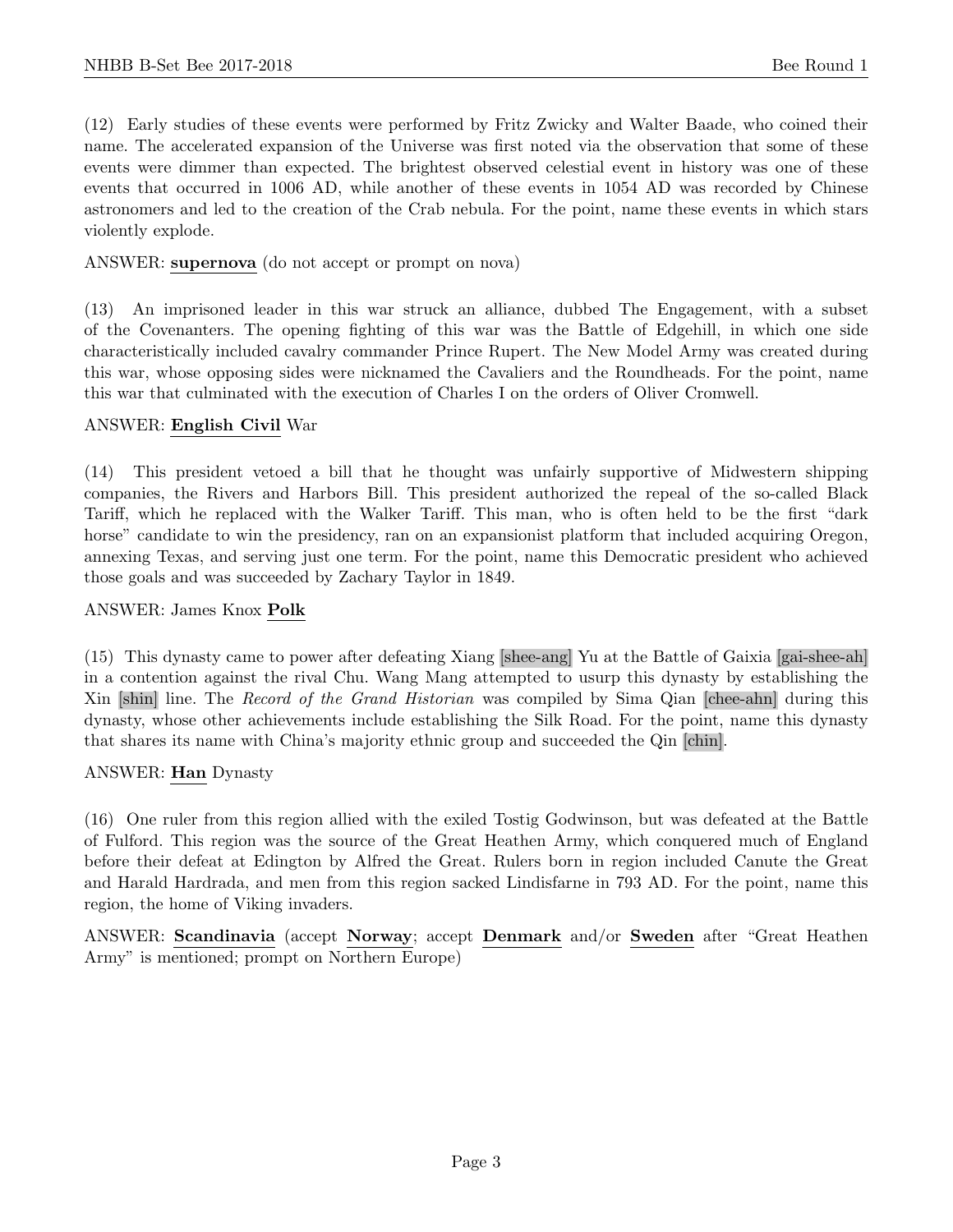(17) A text named after this city contains a passage alternately called the Severe Letter or the Letter of Tears. A Christian apostle first met the tent-making couple Priscilla and Aquila in this city. A letter addressed to the residents of this city states "Love suffers long and is kind; love does not envy" and contains a phrase translated as "through a glass, darkly." For the point, name this city, the recipient of two Pauline epistles written while Paul was in Greece.

# ANSWER: Corinth (accept First Corinthians; accept Second Corinthians)

(18) This structure was built after Joseph Darst accepted the Levee Tunnel plan to move nearby railways. After a group known as "Jennie May" planned this structure as part of a riverfront revitalization project, FDR authorized it in 1935 as the US' first National Historic Site. Eero Saarinen designed this centerpiece of the Jefferson National Expansion Memorial to honor Lewis and Clark. For the point, name this curved monument on the Mississippi River near St. Louis.

ANSWER: Gateway Arch (accept descriptions of the St. Louis Arch; prompt on the Jefferson National Expansion Memorial before mentioned)

(19) During this man's regime, Ta Mok, known as "Brother Number Five," carried out many massacres. A place known as the "Hill of the Poisonous Trees," or Tuol Sleng, was used as an execution center in this man's regime under Comrade Duch [dook]. This man's regime replaced a general who deposed Norodom Sihanouk, Lon Nol. From Year Zero onward, this man attacked the "New People" who lived in urban areas and executed them in the "killing fields." The Khmer Rouge was led by, for the point, what genocidal Cambodian dictator?

# ANSWER: Pol Pot (accept Saloth Sar)

(20) Thomas Ruffin Grey recorded a series of conversations with this man shortly before this man died, producing a book that lent its name to a William Styron novel. This man related his frequent visions in his Baptist sermons and started his most notable action upon seeing a solar eclipse. This man was hanged along with several of his followers after he led the killing of sixty white people in Southampton County, Virginia. For the point, name this leader of an 1831 slave uprising, the deadliest in American history.

#### ANSWER: Nat Turner

(21) A girl and a boy in this book discuss the sex of a cat, then realize that neither of them knows the name of a male's genitalia. This book ends abruptly after a character declares "if only there were no other people in the world." The main character of this book shares a brief kiss with Peter van Daan and writes entries into a journal that she dubs "Kitty." For the point, name this book that describes a Jewish girl's experience hiding from the Nazis in Amsterdam.

ANSWER: The Diary of Anne Frank (accept The Diary of a Young Girl; accept anything mentioning Anne Frank and a Diary)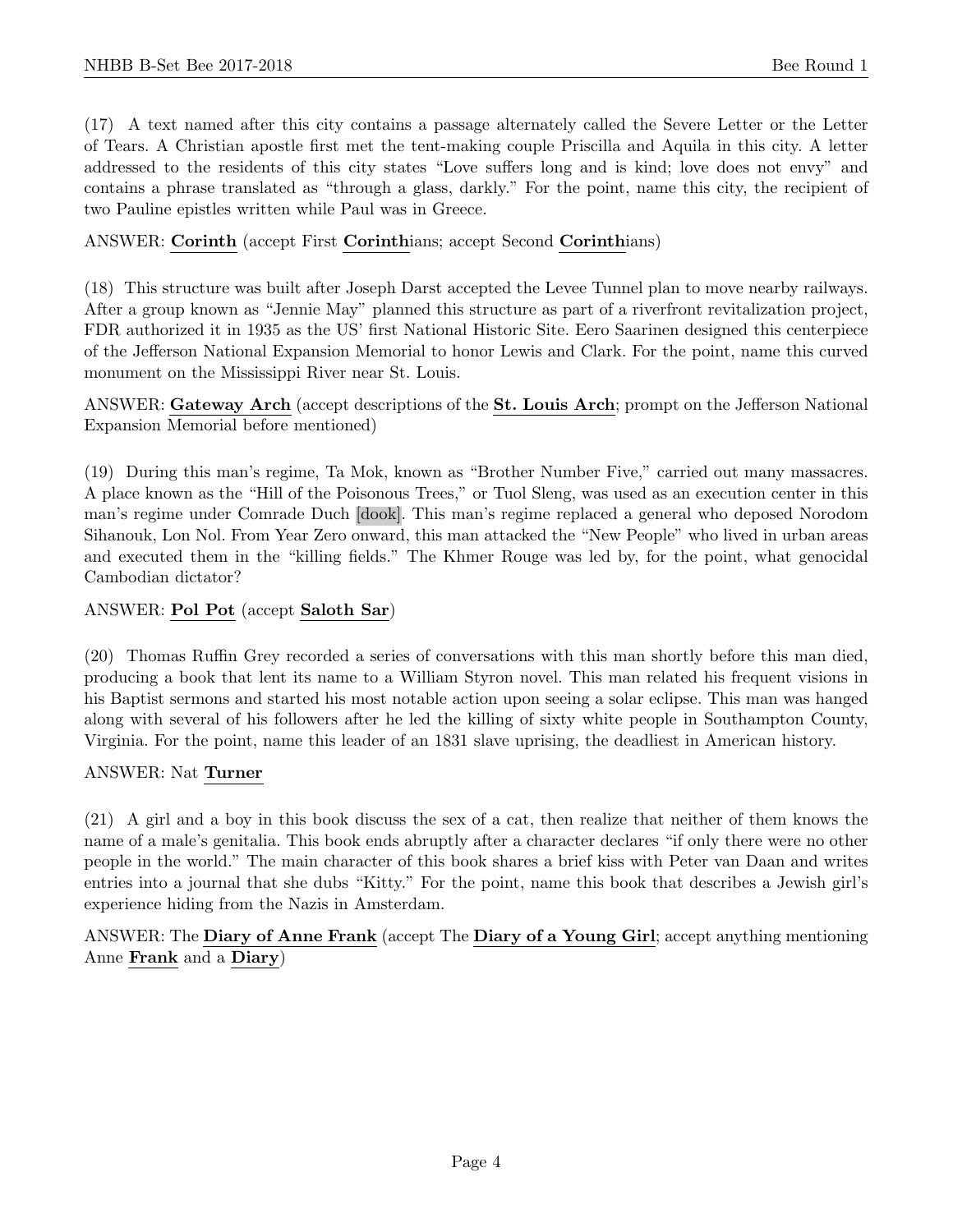(22) One ruler of this name may have come to power by defeating a sorcerous usurper named Gaumata; that man recorded his empire's history in the Behistun Inscription. Another king of this name was left to die by the Bactrian satrap Bessus and fled from the Battle of Gaugamela in his chariot; that last ruler of this name was dethroned by Alexander the Great. A "Great" ruler of this name launched a failed invasion of Greece in 490 BC. For the point, give this name shared by three Persian rulers, the first of whom lost at Marathon.

# ANSWER: Darius (accept Darius I or Darius the Great; accept Darius III)

(23) This event was detected by the Forsmark station in Sweden, after which it was initially denied. Attempts to alleviate this event's effects included the formation of an "exclusion zone" and the construction of an iron sarcophagus over the affected area. Backlash against the governmental coverup of this event led to the adoption of glasnost, or openness. For the point, name this 1986 meltdown of Reactor 4 at a facility in Pripyat, Ukraine, the world's first Level 7 nuclear energy catastrophe.

#### ANSWER: Chernobyl disaster

(24) Four years after this company was purchased for \$4 billion by the Brazilian-backed firm 3G Capital in the largest leveraged buyout in its industry's history, this company "purchased" Tim Hortons in a tax inversion scheme that put its headquarters in Ontario. The predecessor of this company was prefixed with the word "Insta-", in honor of the Insta-machines it was inspired to use by McDonald's. The "imagery of something big" inspired the signature item of, for the point, what fast food chain that sells the Whopper?

# ANSWER: Burger King (accept Insta-Burger King)

(25) Shortly before his death, this man acted as a guide and navigator for an expedition to Nantucket Sound aboard the Swan. This man harvested fish from the muddy banks of the Eel River and explained methods of fertilizing corn and beans according to an account by William Bradford. For the point, name this Patuxet Native American who lived among the Plymouth colonists and whose agricultural prowess provided food for the first Thanksgiving.

#### ANSWER: Squanto (or Tisquantum)

(26) This event had a much higher survival rate than the similar loss of the USS Akron four years earlier. A. A. Hoehling sued Universal Studios over plagiarizing his claim that this event was caused by sabotage. Herbert Morrison recorded live coverage of this event to be played alongside newsreel footage. In response to this event, the Graf Zeppelin II used helium to achieve its buoyancy instead of hydrogen. For the point, name this 1937 disaster in which thirty-six people died when an airship burst into flame.

ANSWER: LZ 129 Hindenburg disaster (accept equivalents like Hindenburg fire, crash, etc.)

(27) A park in this city contains "la torre Rosa," the home of an architect who designed a multicolored mosaic salamander known as "the dragon." In this city, the Nativity, Passion, and Glory Façades adorn a Gothic and Art Nouveau-styled cathedral that was left unfinished by its architect, Antoni Gaudi. The Sagrada Familia is located in, for the point, what city that hosted the 1992 Summer Olympics and is the capital of Catalonia in Spain?

# ANSWER: Barcelona